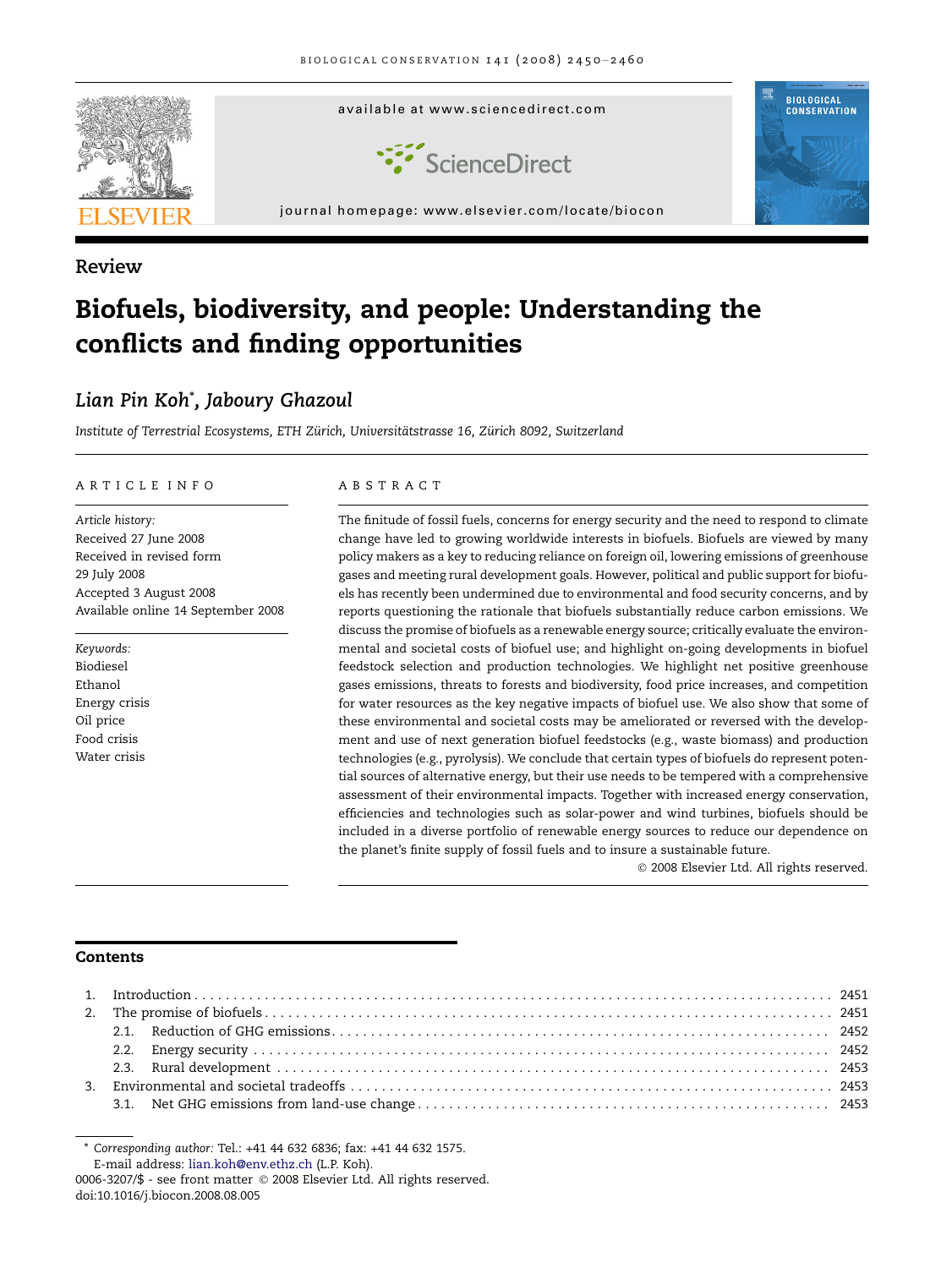#### 1. Introduction

Fossil fuels (oil, natural gas, and coal) contribute to  ${\sim}80\%$  of total world energy supply [\(Goldemberg and Johansson, 2004;](#page-9-0) [Goldemberg, 2007\)](#page-9-0). Depending on production and consumption rates, the presently known reserves of fossil fuels are estimated to last anywhere from 41 to  ${\sim}700$  years ([Goldem](#page-9-0)[berg and Johansson, 2004; Goldemberg, 2007\)](#page-9-0). The finitude of fossil fuels, concerns for energy security and the need to respond to climate change have led to growing worldwide interests in renewable energy sources such as biofuels. An increasing number of developed [e.g., the United States (US)] and rapidly developing nations (e.g., China) see biofuels as a key to reducing reliance on foreign oil, lowering emissions of greenhouse gases (GHG), mainly carbon dioxide (CO<sub>2</sub>) and methane (CH4), and meeting rural development goals ([Fulton](#page-9-0) [et al., 2004; Armbruster and Coyle, 2006; Pickett et al., 2008](#page-9-0)). Between 1980 and 2005, worldwide production of biofuels increased by an order of magnitude – from 4.4 to 50.1 billion litres (bbl Fig. 1; [Murray, 2005; Armbruster and Coyle,](#page-9-0) [2006](#page-9-0)), with further dramatic increases since ([FO Licht 2008](#page-9-0)). However, political and public support for biofuels has been undermined due to environmental and food security concerns as well as by recent reports questioning the rationale that biofuels substantially reduce carbon emissions. The diversion of food crops or croplands to produce biofuels has been blamed for global food shortages and associated increas-



Fig. 1 – Increase in global production of bioethanol and biodiesel between 1980 and 2005. Data from [Murray \(2005\)](#page-9-0) and [Armbruster and Coyle \(2006\)](#page-8-0).

ing costs of staple food crops such as maize and rice ([James](#page-9-0) [et al., 2008; Josserand, 2008; Rahman et al., 2008](#page-9-0)). Also, recent research suggests that certain biofuel production pathways may lead to net positive GHG emissions or substantial carbon debts (e.g., the conversion of carbon-rich peatland to oil palm plantations in Southeast Asia; [Crutzen et al., 2008; Fargione](#page-8-0) [et al., 2008; Scharlemann and Laurance, 2008; Searchinger](#page-8-0) [et al., 2008\)](#page-8-0). Nevertheless, some policy makers and scientists remain optimistic that with the development of 'next generation' biofuels such as cellulosic ethanol, there are real opportunities for using biomass to meet some of our energy needs [\(Farrell et al., 2006; Ragauskas et al., 2006; Field et al., 2008](#page-9-0)). The overall objectives of this review are to (i) discuss the promise of biofuels as a renewable energy source, (ii) critically evaluate the environmental and societal costs of biofuel use, and (iii) highlight on-going developments in biofuel feedstock (raw material) selection and production technologies, and the implications of these developments for biodiversity and conservation.

#### 2. The promise of biofuels

Biofuels are renewable fuels derived from biological feedstocks, and include both liquid forms such as bioethanol (gasoline-equivalent) or biodiesel (diesel-equivalent), and gaseous forms such as biogas (e.g., methane) or hydrogen. In this review, we focus our discussion on liquid biofuels. Bioethanol is by far the most common biofuel in use worldwide ([Fulton](#page-9-0) [et al., 2004\)](#page-9-0). Global bioethanol production increased from 4.4 bbl in 1980 to 46.2 bbl in 2005 (Fig. 1; [Murray, 2005; Armbr](#page-9-0)[uster and Coyle, 2006; FO Licht 2008](#page-9-0)). The largest producers of bioethanol are the US (16.1 bbl in 2005), Brazil (16 bbl), and China (3.8 bbl). Bioethanol is produced from the fermentation of corn (Zea mays), sugarcane (Saccharum spp.), or other starch- or sugar-rich crops. Bioethanol can also be produced from cellulosic materials, including grasses (e.g., switchgrass [Panicum virgatum]), trees (e.g., willows [Salix spp.]), agricultural residues (e.g., wheat straws), or municipal solid wastes (e.g., paper) via more complex pathways (see Section 4.2). However, cellulosic ethanol is not yet commercially viable due to high production costs [\(Fulton et al., 2004\)](#page-9-0).

Global biodiesel production increased from 11.4 million litres in 1991 to 3.9 bbl in 2005 (Fig. 1; [Murray, 2005; Armbruster and](#page-9-0) [Coyle, 2006\)](#page-9-0). Germany, France, the US, and Italy are the leading producers of biodiesel [\(Fulton et al., 2004; Pahl, 2005; Koh,](#page-9-0)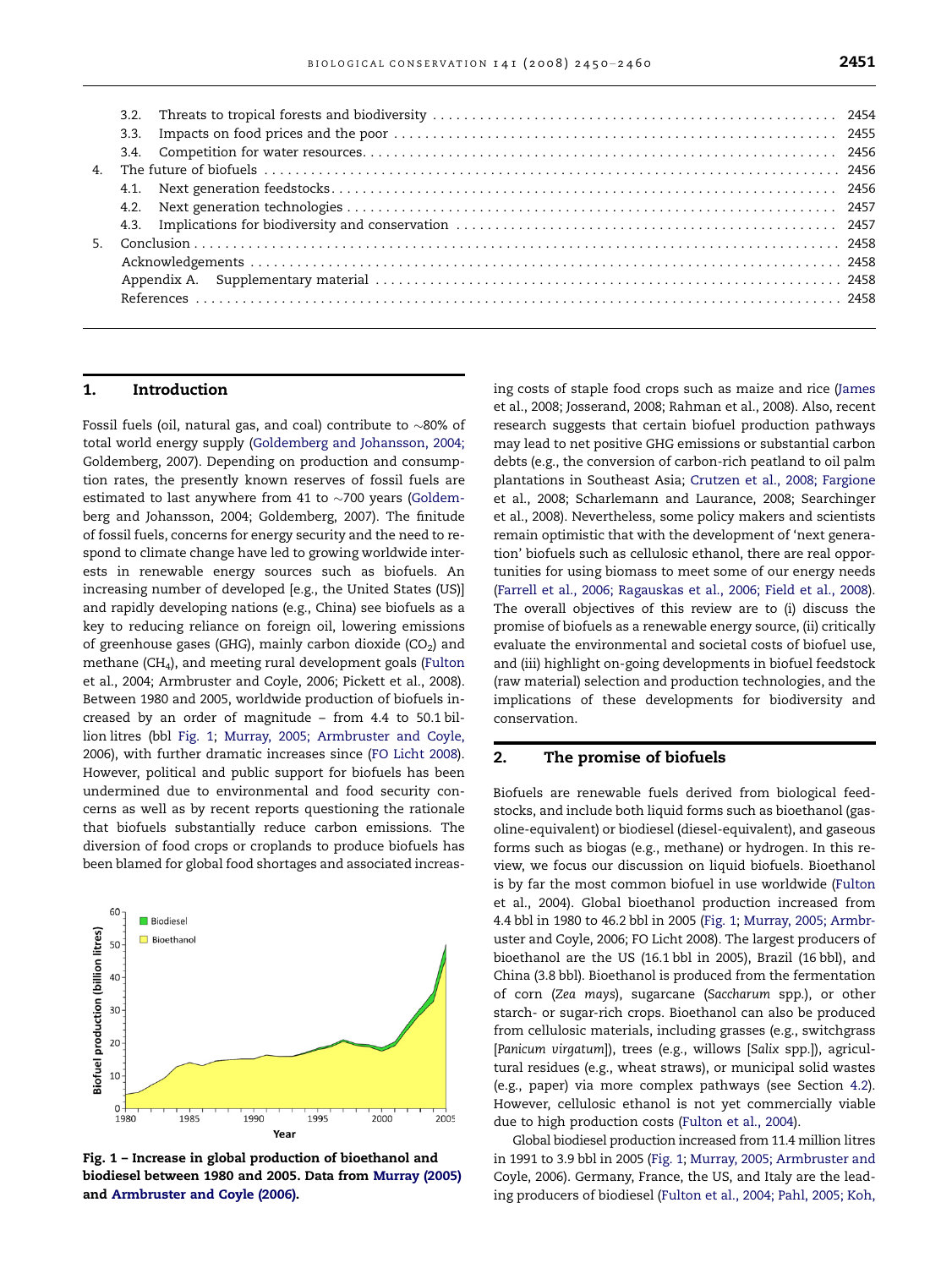[2007\)](#page-9-0). Biodiesel can be produced from vegetable oil (e.g., palm oil [Elaeis guineensis]), used frying oil, or animal fat through a transesterification process in which oil molecules (triglycerides) react with an alcohol (e.g., methanol) and a catalyst (e.g., potassium hydroxide) to form fatty acid-methyl esters (FAME or biodiesel) and glycerol (by-product). In Asia-Pacific, a number of biodiesel initiatives are being developed to capitalize on the region's immense palm oil production capacity. Indonesia – the world's largest producer of palm oil – recently announced plans to invest US\$1.1 billion to develop eight to 11 additional palm oil-based biodiesel plants by 2010 [\(Armbr](#page-8-0)[uster and Coyle, 2006\)](#page-8-0). The governments of Thailand, the Philippines, Singapore, Japan, Korea, China, and Australia are also actively pursuing energy policies aimed at increasing the production or use of biodiesel.

#### 2.1. Reduction of GHG emissions

Between 1970 and 2004, global GHG emissions increased by 70% ([Berstein et al., 2007](#page-8-0)). One proposed solution to rising atmospheric  $CO<sub>2</sub>$  levels is to 'decarbonize' energy production by substituting fossil fuels with biofuels [\(Pacala and Socolow,](#page-9-0) [2004\)](#page-9-0). In its simplest analysis, biofuels are considered to be carbon neutral because all  $CO<sub>2</sub>$  released during biofuel combustion is offset by carbon fixation during plant growth. In reality, GHGs may be released during any phase of the biofuel production process – from feedstock agriculture, through biorefining, to biofuel delivery and final consumption. Therefore, the net benefit of biofuel use in terms of GHG balance can only be determined from a full lifecycle analysis (LCA). Studies over the past 15 years show that the displacement of gasoline or diesel by biofuels can result in average net reductions in GHG emissions of 31% for bioethanol, 54% for biodiesel, and 71% for cellulosic ethanol (Fig. 2; Supplementary Table S1). In the production of bioethanol, the use of sugarcane as a feedstock results in far greater GHG savings (92%) than any other bioethanol feedstock (Table S1). Also, the favorable numbers for cellulosic ethanol were derived from theoretical studies and laboratory experiments. The development of efficient and cost effective cellulosic ethanol production on commercial scales has immense but as yet unrealized potential that has attracted investments by private industry. While industrial production of cellulosic ethanol is not yet a reality, we believe that given recent developments and the potential benefits from commercialization, it will be a reality within the next decade. There is considerable variability in these estimates for each type of biofuel owing to different assumptions implicit in different studies. For example, the production of corn-based bioethanol also produces animal feed (corn meal) as a co-product, which could offset the production of equivalent items, such as soybean meal, and their associated GHG emissions. Studies that do not account for such 'co-product credits' typically reported net positive GHG emissions in biofuel use (e.g., [Pimentel, 1991, 2001; Patzek,](#page-10-0) [2004; De Oliveira et al., 2005; Pimentel and Patzek, 2005\)](#page-10-0). Another key factor influencing GHG balances is the type of process energy used during various stages of biofuel production. For example, powering farm tractors using natural gas releases less GHGs than doing so using diesel fuel (69 vs. 91 g CO2-equivalent GHG per MJ; [Wang, 2001\)](#page-10-0). Furthermore,



Fig. 2 – Estimates of net reduction in greenhouse gas (GHG) emissions from the displacement of gasoline or diesel use in transport by different types of biofuels, including bioethanol (corn-, wheat-, sugarbeet-, or sugarcane-based; number of data points,  $n = 22$ ), biodiesel (rape- or soy-based;  $n = 10$ ), and cellulosic ethanol (grass-, hay-, wood-, or crop residue-based;  $n = 13$ ). In this box-and-whiskers plot the middle horizontal line represents the median, box hinges represent first and third quartiles, whiskers represent extreme values within 1.5 times the interquartile range, and asterisks represent outliers. Negative values reflect a net increase in GHG emissions. All calculations here ignore GHG emissions due to potential changes in land-use. See Table S1 for data sources and details.

the production of sugarcane-based bioethanol in Brazil can be carbon neutral or even result in net carbon sequestration because almost all conversion process energy is supplied by the burning of 'bagasse' – fibrous remains of the crushed cane ([Fulton et al., 2004](#page-9-0)). A crucial point is that none of the LCA studies reviewed in this section considered GHG emissions associated with land-use change (a topic we discuss in Section 3.1).

#### 2.2. Energy security

Analysts expect global oil consumption to continue to increase over the next 30 years – from 85 million barrels per day (mmb/d) in 2006 to 118 mmb/d in 2030 ([Hester, 2006;](#page-9-0) [EIA-DOE, 2007](#page-9-0)), and also predicted world oil production to peak between 2010 and 2020 ([Kerr, 1998\)](#page-9-0). The combination of insatiable global demand with expected production declines has obvious implications for energy security. Already seven of the world's 10 largest oil consumers are not producing enough oil to meet their domestic needs [\(Fig. 3](#page-3-0); [EIA-DOE,](#page-9-0) [2008a](#page-9-0)). Even Promethean optimists [\(Dryzek, 2005](#page-9-0)) who believe that technological advancements would ensure a longer lasting oil supply agree that the economic costs of extraction, and hence prices, are likely to increase [\(Penner, 1998, 2000; Ulgiati,](#page-9-0) [2001\)](#page-9-0). Over the last few years, oil prices have indeed risen from -US\$25 per barrel in January 2000 to over US\$140 per barrel in June 2008 ([EIA-DOE, 2008a](#page-9-0)). Political instability in oil-rich regions, tighter oil supplies, and rising oil prices have prompted many countries to diversify their energy portfolio. Biofuels have gained popularity as they allow both a reduced dependency on oil imports and can be promoted as 'clean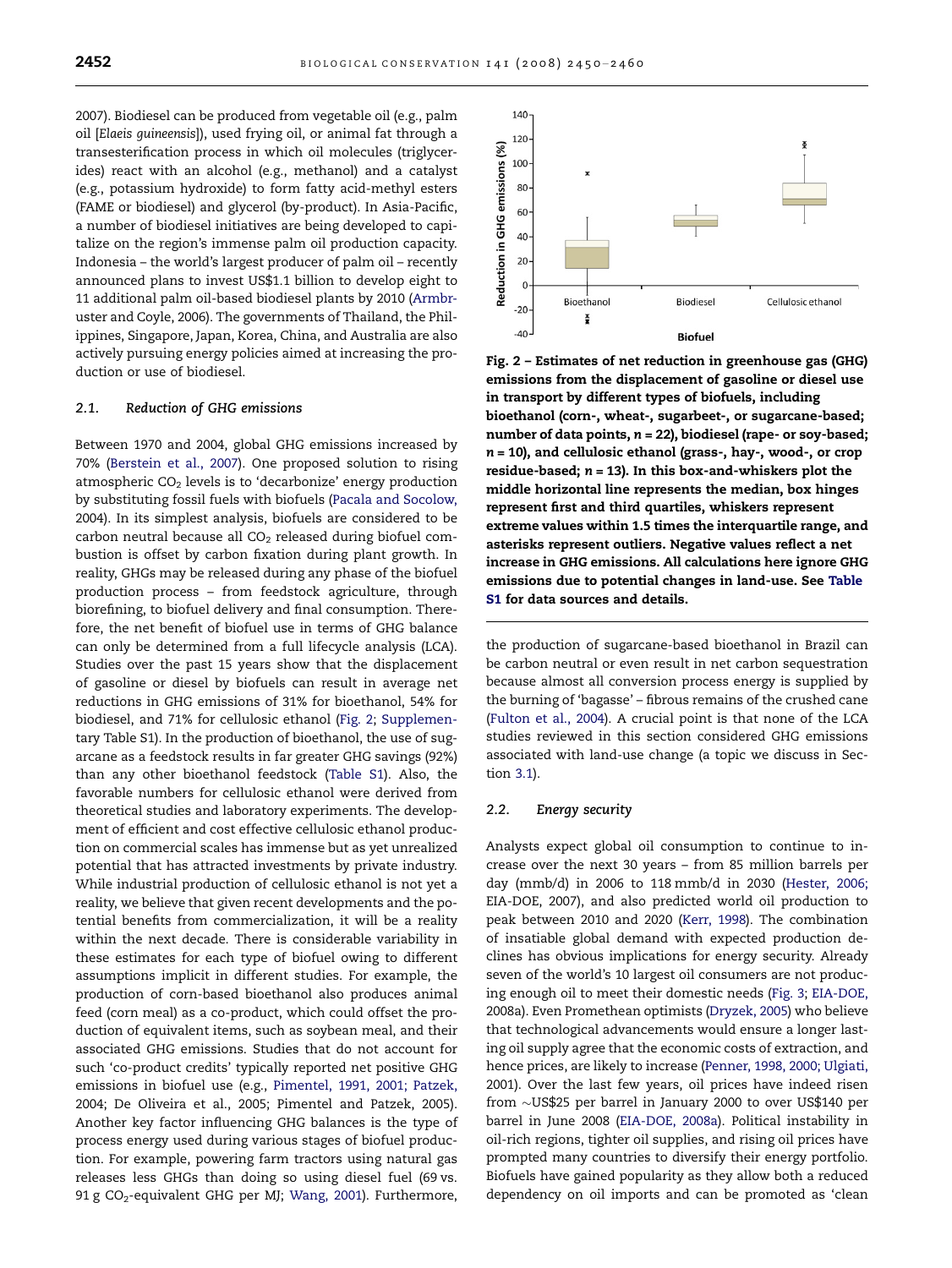<span id="page-3-0"></span>

Fig. 3 – Consumption rates of the 10 largest consumers of oil (crude oil and petroleum products) in the world in 2006. Oil consumption rate is expressed as million barrels per day (mmb/d). The figure also provides a breakdown of oil sources: domestic = oil produced within the country itself; foreign = net oil import, which is calculated as total oil consumption – domestic oil production. Data from [EIA-DOE](#page-9-0) [\(2008a\)](#page-9-0).

energy' alternatives, thereby satisfying both energy security and environment (i.e., climate change) agendas.

Large-scale biofuel production was pioneered in Brazil where the biofuel industry was born of necessity – amidst the oil crises of the 1970s, when oil prices were high and sugar prices low ([De Oliveira, 2002; Brazil Institute, 2007\)](#page-8-0). To counter its dependence on foreign oil supplies, the (then military) government introduced mandatory ethanol-gasoline blending requirements and offered subsidies for the production of sugarcane-based bioethanol. It also spent billions of dollars to develop distilleries and distribution infrastructures, as well as to promote the production of E-100 fueled (pure ethanolburning) vehicles. Since the late 1980s, Brazil has deregulated its biofuel sector (e.g., by eliminating direct subsidies) and pursued a less intrusive approach based on two key policy measures – a 20% blending requirement, and tax incentives favoring the use of bioethanol and flex-fuel vehicles (FFV; [Bra](#page-8-0)[zil Institute, 2007](#page-8-0)). FFVs are a key element of bioethanol's success in Brazil because these vehicles can run on any blend of gasoline and bioethanol, giving the driver great flexibility at the pump ([Hester, 2006\)](#page-9-0). Today, over 80% of all vehicles sold in Brazil are FFVs that are served by  $\sim$ 33,000 gas stations offering both gasoline and bioethanol. Through the development of its bioethanol industry, Brazil was able to reduce its oil import bill by an estimated US\$33 billion between 1976 and 1996 ([Fulton et al., 2004; Sims et al., 2006\)](#page-9-0). More importantly, the use of bioethanol, which now accounts for 40% of Brazil's transport fuel market, helped the country achieve self sufficiency in oil consumption [\(Hester, 2006\)](#page-9-0).

#### 2.3. Rural development

The recent biofuel-led increases in food prices should come as no surprise to some proponents of biofuels. In fact, those who see biofuel use as benefiting rural development would be counting on food prices to rise. Even before concerns of a

food crisis surfaced in mid-2007 ([James et al., 2008; Josserand,](#page-9-0) [2008; Rahman et al., 2008](#page-9-0)), several simulation modeling studies had projected that greater biofuel demand and production would lead to higher world prices not only for biofuel feedstocks but also for other food or feed crops that compete for the same agricultural land [\(Raneses et al., 1998; Walsh et al.,](#page-10-0) [2002; Koizumi, 2003; Fulton, 2004; Westcott, 2007\)](#page-10-0), although it should be noted that other factors also contribute to high food prices (see Section 3.3). Analysts anticipate that higher prices of food and feed commodities would spur the agricultural sector to respond by increasing production [\(De La Torre](#page-8-0) [Ugarte, 2006\)](#page-8-0). This would translate to higher employment rates and wages for the rural poor (farmers), particularly in many developing countries where agricultural activities are labor-intensive. There is some evidence to support this: small-scale farmers in Jambi, Sumatra, for example, are investing in oil palm (for edible oil or biodiesel) and rubber (in response to increasing demand for natural rubber due to high price for oil from which synthetic rubber is derived) (P. Levang, personal communications; and J.G., personal observations). Furthermore, greater investments into agriculture could help improve yield and production efficiencies [\(De La](#page-8-0) [Torre Ugarte, 2006; Rosegrant et al., 2006; Pickett et al.,](#page-8-0) [2008](#page-8-0)). In this way, the rural poor could become major beneficiaries of greater biofuel use both directly and indirectly. However, most analysts acknowledge that landless poor consumers in both rural and urban areas may ultimately suffer as a result of higher food prices (see Section 3.2).

#### 3. Environmental and societal tradeoffs

Despite the considerable benefits of biofuel use, they are not without their tradeoffs. We discuss some of these below.

#### 3.1. Net GHG emissions from land-use change

Increasing biofuel production capacities will likely lead to substantial land-use change directly and indirectly ([Koh, 2007;](#page-9-0) [Righelato and Spracklen, 2007](#page-9-0)). Direct land-use change occurs when non-agricultural lands, or diverse agroforestry systems, are converted to grow biofuel crops. Conversion may be undertaken on a large scale by biofuel companies often encouraged by government policy, on a medium scale by entrepreneurs who negotiate land-use rights to forest and a share of the profits with local communities, or on a much smaller scale by individual farmers opportunistically encroaching on forest land [\(Casson, 1999](#page-8-0)). Conversion of diverse agroforests often involves individual decisions by farmers, but can also be instigated by agreement negotiated between companies and communities who lend their land to companies for conversion to, for example, oil palm, in return for a share of the profits (as is widespread in Jambi, Sumatra; P. Levang, personal communications). Indirect land-use change occurs when the diversion of current food or feed crops (e.g., corn), or croplands (e.g., corn fields) to produce biofuels (e.g., corn-based bioethanol) causes farmers to respond by clearing non-agricultural lands to replace the displaced crops. Such land-use change may in turn contribute to GHG emissions through upfront costs incurred from the loss of carbon stored in above- and belowground biomass when land is cleared; and/or opportunity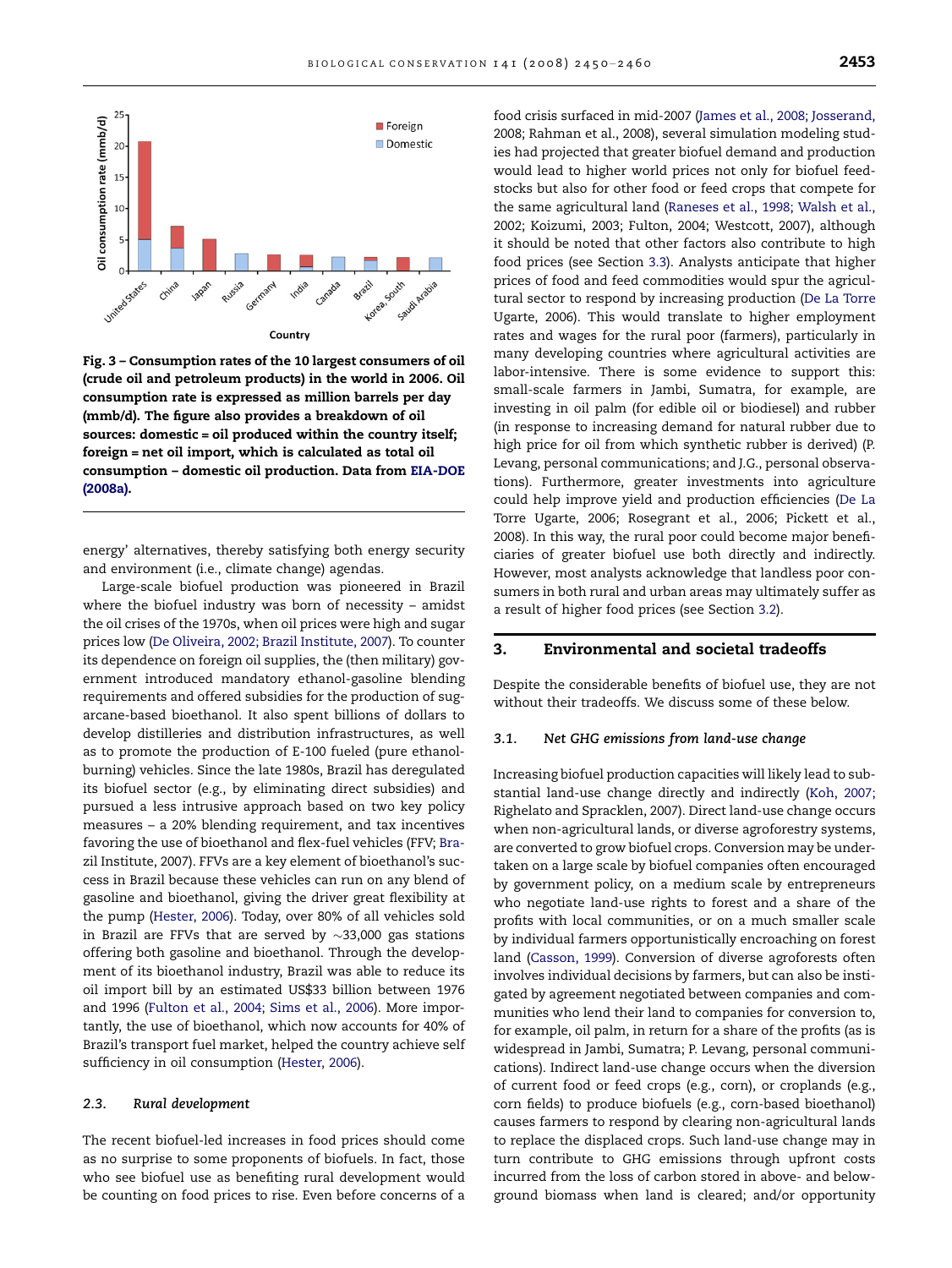costs from the loss of the carbon sequestration service of converted land-uses (e.g., growing forests).

Recently, [Searchinger et al. \(2008\)](#page-10-0) evaluated that increasing corn-based bioethanol production in the US by  ${\sim}75\%$ (56 bbl) by 2016 would require a diversion of 12.8 million ha of existing cropland in the country to corn production for bioethanol consumption. The resultant declines in US agricultural exports (e.g., wheat by 31%) could drive agricultural expansion worldwide – by an estimated 10.8 million ha, including 2.8 million ha in Brazil, 2.2 million ha in the US, 1.2 million ha in India, and 1.1 million ha in China [\(Searchin](#page-10-0)[ger et al., 2008](#page-10-0)). These indirect land-use changes would in turn result in the release of 3.8 billion mega-tons of  $CO<sub>2</sub>$ equivalent GHGs – a biofuel carbon debt that would take 167 years for corn-based bioethanol use to repay ([Searchinger](#page-10-0) [et al., 2008\)](#page-10-0). However, one has to keep in perspective that the area displaced by the planting of biofuel crops is a relatively small proportion of the 1.5 billion ha of arable and permanent cropland worldwide [\(FAO, 2008\)](#page-9-0). In a separate analysis, [Fargione et al. \(2008\)](#page-9-0) calculated biofuel carbon debts for six different scenarios of directly converting native habitats to grow biofuel crops: Malaysian or Indonesian lowland tropical rainforest to oil palm; Malaysian or Indonesian peatland to oil palm; Brazilian Amazon to soybean; Brazilian Cerrado to soybean; Brazilian Cerrado to sugarcane; and US central grassland to corn. Their analysis reveals that these land-use changes would result in carbon debts of between 33 and 3003 tons of  $CO<sub>2</sub>$  per ha, which would require between 17 and 423 years to repay.

#### 3.2. Threats to tropical forests and biodiversity

Besides contributing to GHG emissions, biofuel-driven agricultural expansions can also lead to land-use conflicts among different stakeholders. Recently, [Koh \(2007\)](#page-9-0) investigated the potential habitat and biodiversity losses that may result from an increase in global biodiesel production capacity to meet future biodiesel demands (an estimated 277 million tons per year by 2050). Koh estimated substantial increases in cultivated area for all major biodiesel feedstocks, including soybean in the US (33.3–45.3 million ha), sunflower seed in Russia (25.7–28.1 million ha), rapeseed in China (10.6–14.3 million ha), and oil palm in Malaysia (0.1–1.8 million ha) (Fig. 4). Furthermore, because soybean and oil palm are most intensively cultivated in biodiversity hotspots (soybean: Atlantic forest and Cerrado in Brazil; oil palm: Sundaland, Wallacea, and Guinean Forests of West Africa; [Mittermeier et al., 2004;](#page-9-0) [FAO, 2008](#page-9-0)), any future intensification of soybean or oil palm production, without proper mitigation guidelines, will likely further threaten the high concentrations of globally endemic species in these areas.

Indeed, environmentalists have become increasingly concerned about the impacts of rapidly expanding feedstock agriculture in the tropics. For example, several non-governmental organizations (NGO) have accused oil palm growers in Southeast Asia of destroying large tracts of tropical forests and threatening the survival of many native species, including the orang-utan (Pongo pygmaeus) ([Koh and Wilcove, 2007\)](#page-9-0). In response, oil palm producers have accused NGOs of unfairly targeting the oil palm industry in Southeast Asia while ignor-



Fig. 4 – Projected agricultural expansion in major biodiesel feedstock producers for the scenarios of soybean-, sunflower seed-, rapeseed-, or oil palm-based biodiesel production to meet global biodiesel demand in 2050. Minimum estimates were made assuming that 50% of existing arable and permanent cropland in the country (agricultural land; sensu [FAO 2008](#page-9-0)) will be converted to biodiesel feedstock before non-agricultural lands are converted. Maximum estimates were made assuming all expansion of feedstock agriculture will occur in nonagricultural lands. For more details, see [Koh \(2007\).](#page-9-0)

ing biofuel feedstock agriculture in other regions, such as soybean cultivation in South America. Producers also argue that oil palm cultivation is not a threat to biodiversity because only disturbed forests or pre-existing croplands have been converted to oil palm with minimal disturbance to pristine habitats. Based on land-cover data compiled by the Food and Agriculture Organization of the United Nations, [Koh](#page-9-0) [and Wilcove \(2008\)](#page-9-0) estimated that between 1990 and 2005, 55–59% of oil palm expansion in Malaysia, and at least 56% of that in Indonesia occurred at the expense of forests. Furthermore, the authors reported that the conversion of either primary or secondary (logged) forests to oil palm would result in significant biodiversity losses ([Koh and Wilcove, 2008](#page-9-0)). Similarly, the conversion of diverse agroforestry systems within forested landscape mosaics to oil palm-dominated stands represent further losses of diversity and the isolation of remnant patches of forested habitats (e.g., across many parts of Indonesia; [Casson, 1999](#page-8-0)). Because palm oil is widely used both as food (e.g., for frying) and fuel (i.e., biodiesel), the spread of oil palm agriculture is a particularly worrisome threat to tropical biodiversity.

Demand for biofuels and the resulting impact on food prices may further indirectly affect forests and biodiversity by undermining new incentive-driven systems for environmental conservation. The opportunity costs of adopting payment for environmental service (PES) schemes such as reducing emissions from deforestation and degradation (REDD; [http://carbonfinance.org/\)](http://carbonfinance.org/), may be substantially increased thereby reducing their attraction to land owners and managers, and to governments or companies who would be investing in such schemes. For example, a recent study estimated that at current palm oil prices ( $\sim$ US\$1000 per ton crude palm oil), the option of converting a hectare of peatland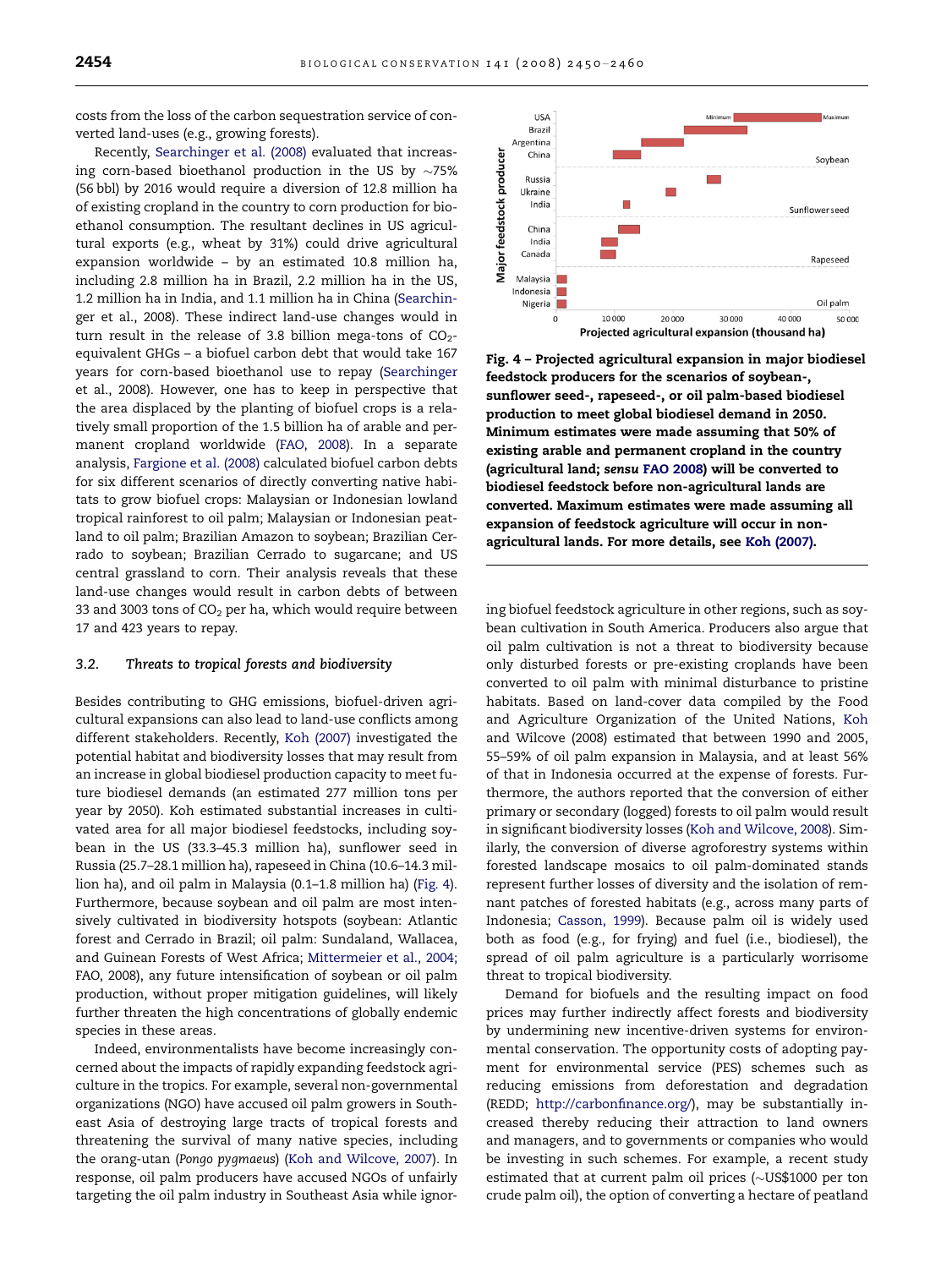for palm oil production would generate a cumulative net income (-US\$10,300 over 25 years) comparable to the option of conserving the land for carbon offsets (US\$2000–12,900, depending on carbon prices) (Fig. 5; [Butler, 2007\)](#page-8-0). These figures do not account for costs of transactions or conditionality assessments, both of which may be substantial for PES schemes. Additionally, the price of palm oil has more than doubled in the last two years (Fig. 5), and will likely remain high ([World Bank, 2008](#page-10-0)), further relegating the profitability of PES.

#### 3.3. Impacts on food prices and the poor

For decades before 2000, declining food prices have allowed millions of people worldwide to escape from poverty ([James](#page-9-0) [et al., 2008; Rahman et al., 2008\)](#page-9-0). However, since the turn of this millennium, prices of basic food commodities, such as wheat and rice, have climbed steadily (Fig. 6; [Josserand,](#page-9-0) [2008](#page-9-0)). In 2007 and 2008, price increases of staple foods reached alarming proportions (Fig. 6) – triggering concerns of a global food crisis that has been widely reported in the media [\(The Economist, 2008\)](#page-10-0). During this period, export prices of wheat increased by 130%, rice by 98%, and corn by 38% ([Rahman et al., 2008](#page-10-0)). Among the most gravely affected are the poor who spend 50–60% of their income on food [\(Von Braun, 2008](#page-10-0)). As many as 1.2 million Asians are at greater



Fig. 5 – Comparing cumulative net income between the options of conserving peatlands for carbon offsets and converting them for palm oil production. Incomes are net present values (NPV), assuming a 15% discount rate and 10% interest rate. Carbon incomes were calculated assuming yields of 100 tons per ha for the first year and 27 tons per ha for subsequent years. Palm oil incomes were calculated assuming age-based variable yields (4.8 tons per ha on average), and at a 40% profit margin. Carbon prices are based on the European Union Emission Trading Scheme (ETS; [http://ec.europa.eu/environment/climat/](http://ec.europa.eu/environment/climat/emission.htm) [emission.htm\)](http://ec.europa.eu/environment/climat/emission.htm) for the high estimate and the Chicago Climate Exchange (CCX; [http://www.chicagoclimatex.com/\)](http://www.chicagoclimatex.com/) for the low estimate. Palm oil prices are the average price of crude palm oil traded in Malaysia in 2006, 2007, and May 2008 ([http://econ.mpob.gov.my/economy/EID\\_web.htm\)](http://econ.mpob.gov.my/economy/EID_web.htm). For more details, see [Butler \(2007\)](#page-8-0).



Fig. 6 – Food commodity price indices from 2000 to 2007, and the first three months of 2008. The Food and Agriculture Organization of the United Nations [\(Josserand 2008](#page-9-0)) calculated the meat price index based on meat product quotations of four meat groups, including poultry, bovine, pig, and ovine, weighted by world average export trade shares for 1998–2000; the dairy price index based on price quotations of butter, skim milk powder, whole milk powder, cheese, and casein weighted by world average export trade shares for 1998–2000; the cereals price index based on grains and rice price indices weighted by average trade share for 1998–2000; the oils and fats price index based on average of 11 different oils weighted with average export trade shares for 1998–2000; the sugar price index based on International Sugar Agreement prices; and the overall food price index based on the average of the above commodity group price indices weighted with average export shares of each group for 1998–2000.

risks of malnutrition and food deprivation because of the inflation in food prices ([Rahman et al., 2008\)](#page-10-0).

The underlying causes of rising food prices are many and complex. They include factors such as adverse weather conditions that affect crop productivity, speculative or precautionary demand for food commodities, and inappropriate policy responses such as export bans of foods [\(James et al.,](#page-9-0) [2008; Josserand, 2008; Rahman et al., 2008](#page-9-0)). More important are structural factors that include rising energy costs, stagnation in crop productivity, policy inadequacies or failures that constrain agricultural development, climate change, rising demand for higher value and grain-intensive foods (e.g., meat), and diversion of crops or croplands to biofuel production. Among these factors, biofuels have borne the brunt of the blame due largely to the media's sensationalisation of the 'food vs. fuel' debate. A popular allegory to illustrate the impacts of biofuels on food equates the grain required to fill the tank of a sports utility vehicle to grain that could otherwise feed a person for an entire year [\(Byerlee et al., 2008](#page-8-0)). Although biofuels may have received a disproportionate amount of the blame for increased food prices, it clearly does deserve some of the blame: the use of corn to produce bioethanol in the US has increased from 6% of total corn production to 23% over the last three years ([Rahman et al., 2008](#page-10-0)), and this has undoubtedly contributed to tightening food supplies and rising food prices.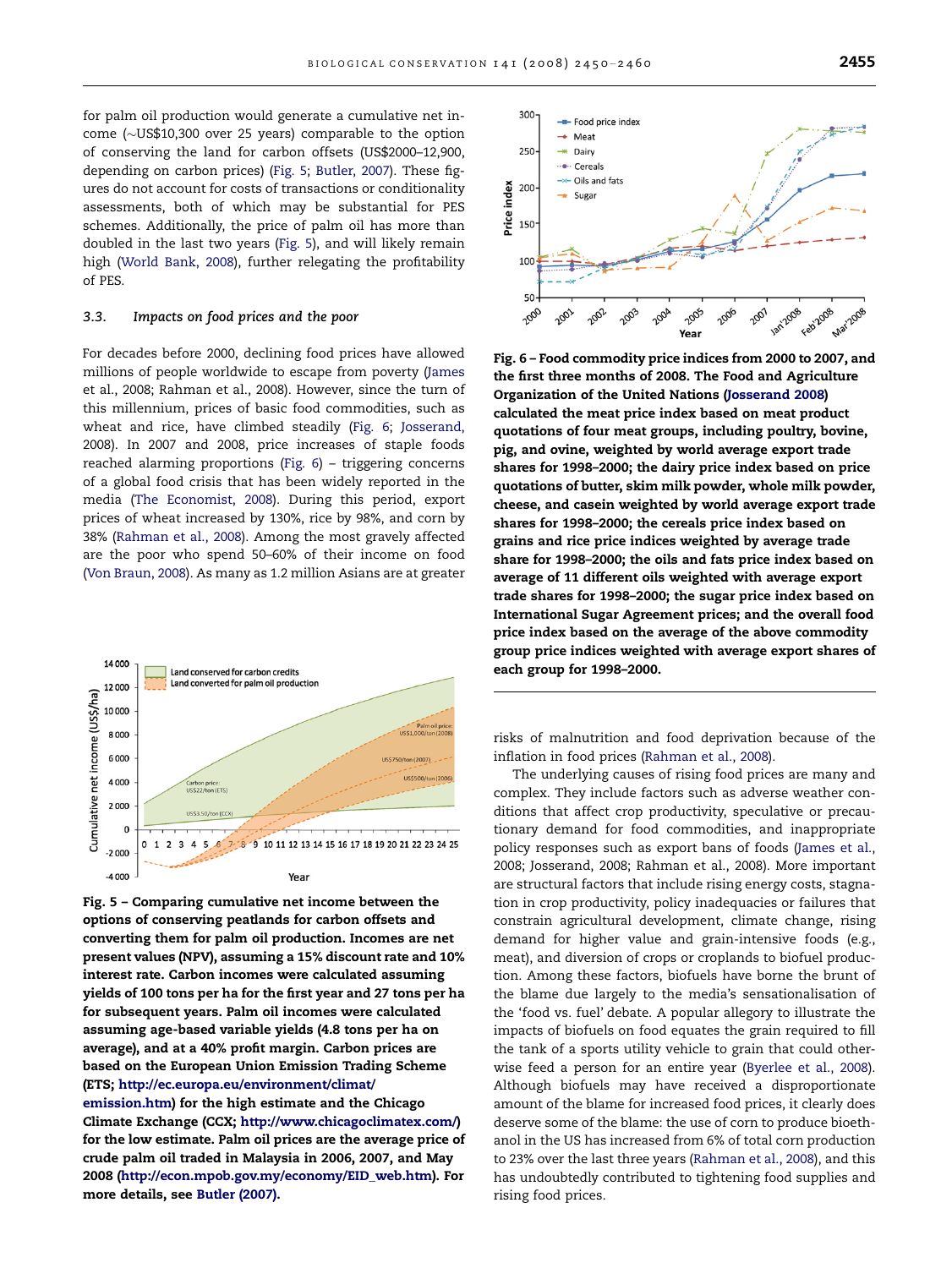#### 3.4. Competition for water resources

Set against the backdrop of the energy and food crises is yet another unfolding and arguably more insidious threat to human survival and well-being – that of a water crisis. Pressures on water supply are increasing worldwide due to population growth, rural-to-urban and transboundary migrations, global climate change, natural disasters, poverty, and warfare ([WWAP–UNESCO, 2006\)](#page-10-0). Additionally, agricultural expansion in response to higher prices for food commodities will likely further add to the demand for irrigation. In many developing countries, the lack of clean water and sanitation often results in malnutrition, diseases, and deaths. Agricultural expansion for biofuels may compete with other uses for water and thus contribute to rising water demands [\(Pickett et al., 2008\)](#page-10-0). The extent to which biofuel use will exacerbate the water crisis depends on how much irrigation is required to grow biofuel crops, which will vary with the type and location of the crop being cultivated. In the US, irrigation accounts for the majority of the nation's consumptive use of water (i.e., water that does not become available for reuse). Biofuel production in the US could have significant regional and local impacts where water sources are already stressed [\(Schnoor et al.,](#page-10-0) [2008\)](#page-10-0). For example, the displacement of soybean by corn (to produce corn-based bioethanol) will result in greater water usage in the Northern and Southern Plains. In other regions of the world, such as Malaysia or Indonesia, abundant rainfall supplies much of the water needed for agriculture. In these regions, drainage is a greater concern for farmers than irrigation, and the production of biofuel crops (e.g., oil palms for biodiesel) is not expected to have a dramatic impact on water availability [\(Corley and Tinker, 2003](#page-8-0)). However, feedstock agriculture is not the only process in biofuel production that requires water. [Pate et al. \(2007\)](#page-9-0) and [Phillips et al. \(2007\)](#page-10-0) estimated that biorefineries consume 4 gallons of process water per gallon of bioethanol produced (gal/gal), largely from evaporative losses during the distillation of ethanol following fermentation. This means that a biorefinery producing 100 million gallons of bioethanol per year would use the equivalent of the annual water supply for a town of 5000 people. In comparison, water use in petroleum refining is about 1.5 gal/gal [\(Pate et al., 2007](#page-9-0)).

#### 4. The future of biofuels

Over the last few years, biofuels have garnered worldwide interests for their potential to reduce GHG emissions, improve energy security, and enhance rural development. At the same time, reports on the environmental and societal costs associated with biofuel production have stirred up a storm of controversy. Nevertheless, there remain several silver linings – in terms of on-going developments in feedstock selection and production technologies – that may yet allow biofuels to fulfill their promise as a viable source of renewable energy.

#### 4.1. Next generation feedstocks

Almost all of the commercially available biofuels today are produced from either starch- or sugar-rich crops (for bioethanol), or oilseeds (for biodiesel). As discussed above, producing biofuels from these sources is less than ideal because they compete with food or feed production. Recent research attention has turned to the use of dedicated feedstocks for biofuel production, including perennial grasses, wood, macroalgae, and agricultural, forestry, or municipal wastes. The candidate grass species for cellulosic ethanol production include switchgrass, miscanthus (Miscanthus spp.), reed canary (Phalaris arundinacea), and giant reed (Arundo donax) [\(Lewandowski](#page-9-0) [et al., 2003\)](#page-9-0). Most of these crops can be cultivated on marginal or agriculturally degraded lands, and thus may not compete with food production. High-diversity mixtures of grassland species can even provide greater bioenergy yields and GHG reductions than certain conventional bioethanol or biodiesel production systems ([Tilman et al., 2006\)](#page-10-0).

Forest plantations and agroforestry systems can also serve as potential sources of cellulosic feedstocks for bioethanol production. Over the past four decades, new forest plantations in the United Kingdom (UK) have been increasing at an average rate of 25,000 ha per year – mostly in Scotland, northern England, and Wales [\(Milne and Cannell, 2005\)](#page-9-0). The planted species in these forests include Sitka spruce (Picea sitchensis), Scots pine (Pinus sylvestris), lodgepole pine (Pinus contorta), hybrid larch (Larix spp.), Douglas fir (Pseudotsuga spp.), and noble fir (Abies procera). Although these forests have been planted for timber, they could also be harvested to supply biofuel production. Nevertheless, inappropriate planting on peat soils, which are widespread in the upland regions of the UK and particularly Scotland, could release more carbon than is sequestered in the long term ([Cannell et al., 1993;](#page-8-0) [Malhi et al., 1999](#page-8-0)).

Macroalgae is another potential source of biofuel feedstock. Aquatic unicellular green algae, such as Chlorella spp., are typically considered for biodiesel production owing to their high growth rate, population density, and oil content ([Campbell, 2008](#page-8-0)). Algae have much higher productivity (90,000 l of biodiesel per hectare [l/ha]) than soybean (450 l/ ha), rapeseed (1200 l/ha), or oil palm (6000 l/ha; [Haag, 2007\)](#page-9-0). In addition to their high yields, macroalgae cultures are not land-intensive and may provide further benefits of wastewater remediation or nutrient reduction ([Schneider, 2006; Camp](#page-10-0)[bell, 2008\)](#page-10-0).

Waste biomass forms a diverse group of potential feedstocks which include agricultural (e.g., wheat straw), forestry (e.g., wood pieces leftover after timber extraction), and municipal wastes (e.g., waste paper, waste food scrapes, used cooking oils). A recent study estimated that a city of one million people could provide enough organic waste (1300 tons per day) to produce 430,000 l of bioethanol a day, which could meet the needs of about 58,000 Americans, 360,000 French, or 2.6 million Chinese at current rates of per capita fuel use ([Worldwatch Institute, 2006](#page-10-0)). Horticultural waste biomass (e.g., tree trunks, twigs, and leaves) could also be a potential source of cellulosic feedstock [\(Koh et al., 2008](#page-9-0)). The authors estimated that the 50,000–156,000 tons of horticultural biomass collected each year from about 1 million planted trees in Singapore can be used to produce 14–58 million litres of bioethanol that can displace 1.6–6.5% of the country's transport gasoline demand.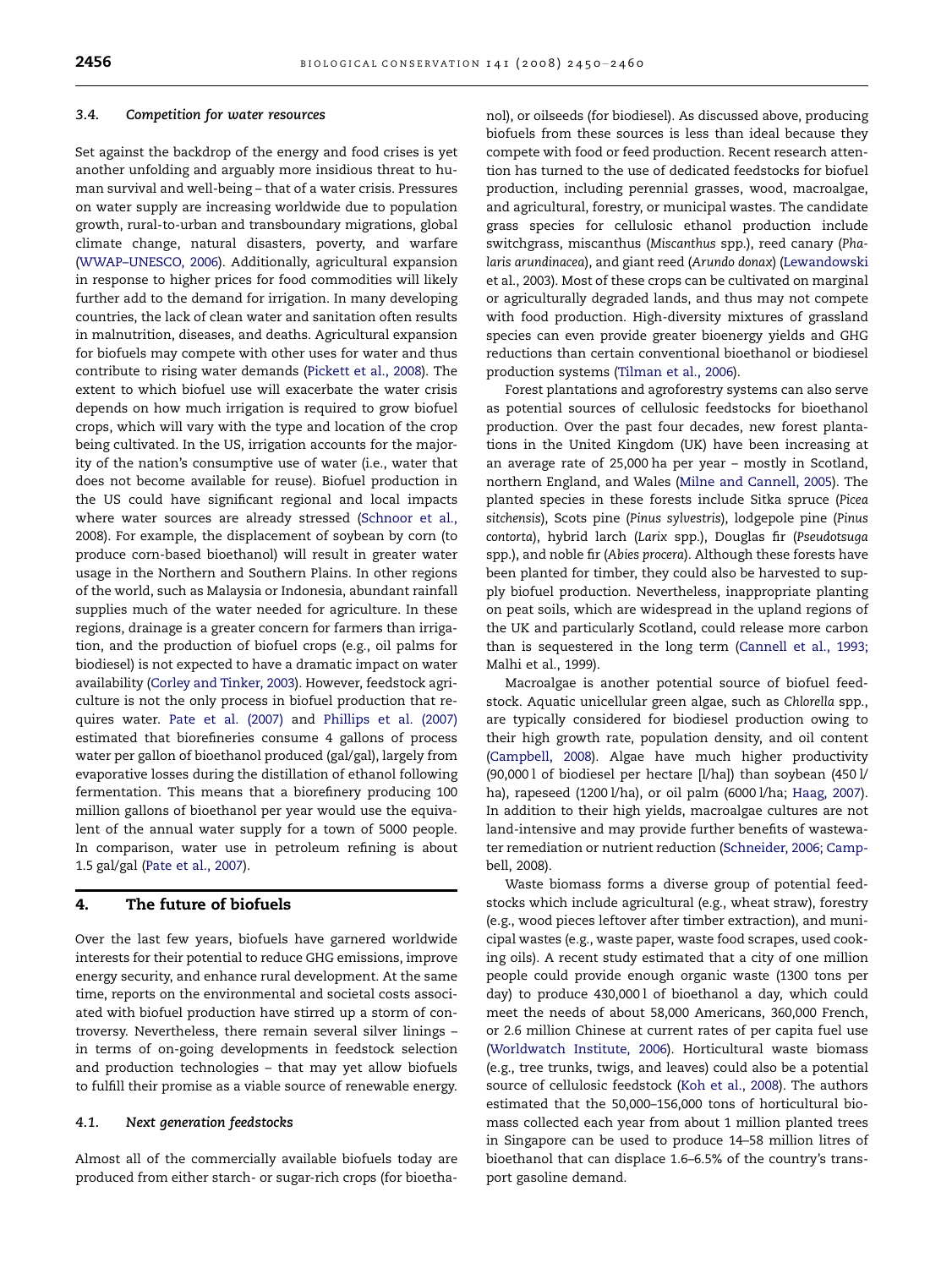#### 4.2. Next generation technologies

In addition to diversifying the biofuel feedstock resource base, there is also a need to develop process technologies that convert these next generation feedstocks to liquid fuels. The two primary pathways for converting biomass to biofuel are biochemical and thermo-chemical conversion. Biochemical conversion pathways are used to convert cellulosic biomass to biofuel by breaking down the recalcitrant components of plant material – cellulose (40–60%) and hemicellulose (20–40%) – into sugars, which are then fermented to produce ethanol ([Fulton et al., 2004; Hamelinck et al., 2005;](#page-9-0) [Worldwatch Institute, 2006\)](#page-9-0). The limiting factor in terms of yield is the rate of cellulose breakdown, which can be accomplished by either acid or enzymatic hydrolysis. Acid hydrolysis involves the use of either dilute acid at high temperatures, which is cheap but low yielding, or concentrated acid at low temperatures, which is high yielding but expensive. Biochemical research has also focused on the use of enzymes (cellulases) produced by bacteria or fungi (e.g., Trichoderma reesei) to hydrolyze cellulose ([Hamelinck et al.,](#page-9-0) [2005](#page-9-0)). Many experts believe that enzymatic hydrolysis is the key to cost-effective bioethanol production in the long term. A second limiting factor in biochemical conversion pathways is the inability of yeasts used in conventional industrial applications (e.g., beer fermentation) to digest five-carbon sugars (e.g., xylose) produced from the breakdown of hemicellulose. Xylose-digesting yeasts were discovered in the 1980s ([Hamelinck et al., 2005\)](#page-9-0), and a major focus of current research is to search for new strains of microorganisms, including bacteria, yeasts, and fungi that can perform this function efficiently.

Thermo-chemical pathways for converting biomass to biofuel include gasification and pyrolysis [\(Bridgwater, 2003;](#page-8-0) [Fulton et al., 2004; Worldwatch Institute, 2006\)](#page-8-0). Cellulosic biomass can be gasified in a high-temperature (600– 1100 $\degree$ C) vessel at low oxygen levels to produce 'syngas' – a mixture of carbon monoxide, carbon dioxide, hydrogen, and methane ([Worldwatch Institute, 2006](#page-10-0)). Syngas can then be converted to a variety of fuels, including hydrogen, methanol, or dimethyl ether (DME). Synthetic diesel and gasoline can also be produced from syngas by Fischer–Tropsch (FT) synthesis. A major advantage of the gasification/FT pathway is that all organic matter in biomass (including lignin) can be converted to liquid fuel, which makes it a more efficient conversion process than biochemical methods. Because the gasification of fossil fuel feedstocks (e.g., coal) is a well established technology, there is potential for adapting existing infrastructure for gasification (i.e., 117 plants worldwide) to produce bioethanol from biomass feedstocks [\(World](#page-10-0)[watch Institute, 2006](#page-10-0)). Pyrolysis is the thermal decomposition of biomass in the absence of oxygen to produce liquid 'bio-oil', solid 'bio-char' (charcoal), and light gases [\(Bridgwater, 2003; Worldwatch Institute, 2006\)](#page-8-0). Fast/flash pyrolysis, in which biomass is heated to 500 °C for less than ten seconds, is used to maximize bio-oil production. Several undesirable characteristics of bio-oil (e.g., does not mix well with petroleum products) make it more suitable as a fuel in boilers or stationary engines to generate heat or electricity than as a transportation fuel. Bio-char is a by-product of pyrolysis and can be added to soil as a stable carbon store (helps sequester  $CO<sub>2</sub>$ ) and to retain soil nutrients (improving soil fertility and reducing pollution from water run-off; [Leh](#page-9-0)[mann, 2007](#page-9-0)). Germany, France, and Sweden are the main drivers of research into thermo-chemical conversion technologies. The key challenge is to improve the cost effectiveness of thermo-chemical processes, including gasification and pyrolysis, as well as downstream processing of syngas and bio-oil into biofuel end-products [\(Worldwatch Institute,](#page-10-0) [2006](#page-10-0)).

Biotechnology may also determine the future role of biofuels ([Fulton et al., 2004; Kintisch, 2008](#page-9-0)). Advances in plant genomics could lead to the production of higher yielding biofuel crops, reducing both land requirement and energy input, which may reduce land-use conflicts and GHG emissions ([Ful](#page-9-0)[ton et al., 2004\)](#page-9-0), although lower production costs may also enable greater penetration of the transportation fuel market, which may in turn increase biofuel demand and the amount of agricultural land required to grow biofuel crops [\(Feng and](#page-9-0) [Babcock, 2008; Keeney and Hertel, 2008](#page-9-0)). Biofuel crops may also be genetically engineered to be more resistant to pests, diseases, or abiotic stresses (e.g., drought), which would insure a stable supply of feedstock [\(Vinocur and Altman, 2005;](#page-10-0) [Ragauskas et al., 2006\)](#page-10-0). Furthermore, dedicated biofuel crops may be genetically modified to grow faster, have lower lignin content, or even contain cellulases within the crop biomass itself in order to enhance the efficiency of cellulosic ethanol production ([Sticklen, 2006\)](#page-10-0).

#### 4.3. Implications for biodiversity and conservation

New developments in biomass conversion pathways and biotechnology have considerable potential to maximize the delivery of energy from biofuel crops as well as waste plant material, leading to increases in yield, reductions in pesticide and fertilizer requirements, and greater resistance to drought. Furthermore, efficient biomass energy extraction methods coupled with greater agricultural productivity can reduce the land area requirement for biofuels and alleviate pressure on both natural habitats and land for food production. Of course, many of the social concerns relating to genetically engineered crops and industrial plant production still apply (e.g., health risks), but insofar as current concerns relating to biofuels centre around the clearance of forested land or displacement of food cropping areas, biochemical energy extraction from genetically modified crops appears to be a potential solution. Furthermore, the public may be more amenable to genetic modification of dedicated energy crops, such as switchgrass, because they are not consumed by humans ([Ful](#page-9-0)[ton et al., 2004](#page-9-0)).

On the other land, the development of more efficient biomass conversion pathways may make it economically feasible to harvest large swathes of savannah grassland or provide additional economic incentives to clear natural forest lands. If this happens, biofuel production will continue to pose a threat to biodiversity. This underscores the importance of continual research and development on policies concerning biofuel production, use and trade. In particular, policy instruments to enhance the traceability of biofuel feedstocks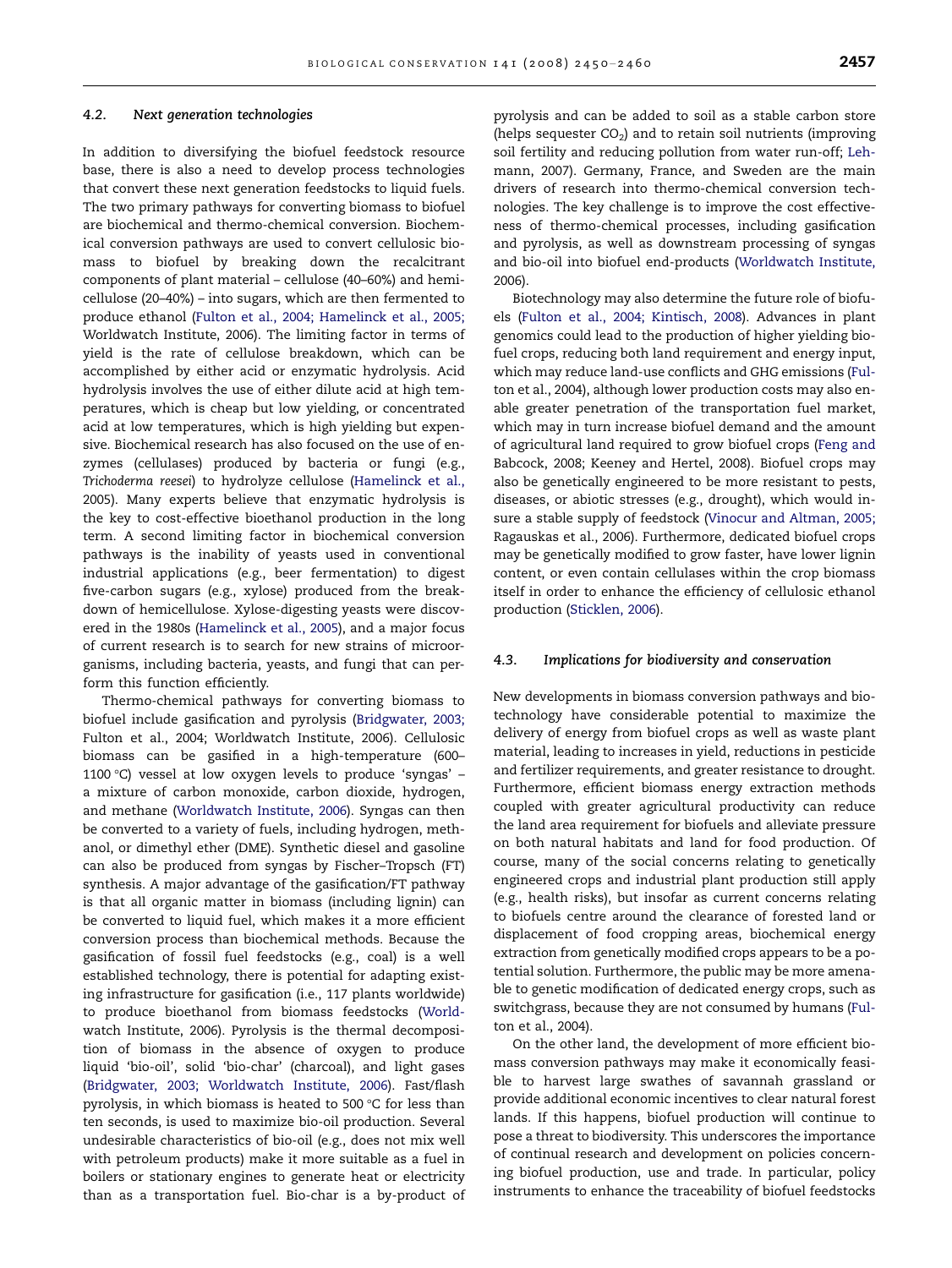#### <span id="page-8-0"></span>Table 1 – Estimated current and future costs of different biofuels compared with that of petroleum fuels retailed in the United States in May 2008

| Fuel                               | Price (US cents/litre) |           |
|------------------------------------|------------------------|-----------|
|                                    | Current                | 2030      |
| Retail gasoline                    | 91                     |           |
| Retail diesel                      | 105                    |           |
| Bioethanol from sugar cane         | $25 - 50$              | $25 - 35$ |
| Bioethanol from corn               | $60 - 80$              | $35 - 55$ |
| Bioethanol from beet               | $60 - 80$              | $40 - 60$ |
| Bioethanol from wheat              | $70 - 95$              | $45 - 65$ |
| Bioethanol from cellulosic biomass | 80-110                 | $25 - 65$ |
| Biodiesel from animal fats         | $40 - 55$              | $40 - 50$ |
| Biodiesel from vegetable oils      | $70 - 100$             | $40 - 75$ |
| Fischer-Tropsch synthetic fuels    | $90 - 11$              | $70 - 85$ |

All fuel prices are exclusive of taxes (11% for gasoline and diesel). Data for biofuels were taken from Table 6.1 in [Pickett et al. \(2008\)](#page-10-0). Data for gasoline (all grades) and diesel (on-highway; all types) fuels were from [EIA-DOE \(2008b\).](#page-9-0)

need to be developed to ensure that they are produced in environmentally and socially responsible ways.

## 5. Conclusion

Rising fuel prices coupled with concerns about carbon emissions are making biofuel production more cost competitive and attractive (Table 1). There are global implications for the shift towards biofuels, and in this review paper, we have highlighted net positive GHG emissions, threats to forests and biodiversity, food price increases, and competition for water resources as the key negative impacts of biofuel use. On the other hand, we have also shown that the development and use of next generation biofuel feedstocks and production technologies may reduce some of the environmental and societal costs associated with biofuels. We conclude that certain types of biofuels do represent potential sources of alternative energy, but their use needs to be tempered with a comprehensive assessment of their environmental impacts. In recent years, there has been a policy driven and economically facilitated drive for biofuel production, and only now are the environmental costs of this becoming apparent. A careful evaluation of potential costs and benefits of the range of biofuel production processes is needed to shape more informed policy in the future. Nevertheless, we believe that together with increased energy conservation, efficiencies and technologies such as solar-, wind-, geothermal-, and hydroelectricpower, biofuels should be included in a diverse portfolio of renewable energy sources in order to reduce our dependence on the planet's finite supply of fossil fuels and to insure a sustainable future for our species.

#### Acknowledgements

L.P.K. is supported by an ETH Fellowship for postdoctoral research. We thank P. Levang and R.A. Butler for comments and discussion.

# Appendix A. Supplementary material

Supplementary data associated with this article can be found, in the online version, at [doi:10.1016/j.biocon.2008.08.005](http://dx.doi.org/10.1016/j.biocon.2008.08.005).

#### REFERENCES

- Armbruster, W.J., Coyle, W.T., 2006. Pacific Food System Outlook 2006–2007: the Future Role of Biofuels. Pacific Economic Cooperation Council, Singapore. <[http://www.pecc.org/food/](http://www.pecc.org/food/pfso-singapore2006/PECC_Annual_06_07.pdf) [pfso-singapore2006/PECC\\_Annual\\_06\\_07.pdf>](http://www.pecc.org/food/pfso-singapore2006/PECC_Annual_06_07.pdf).
- Berstein, L., Bosch, P., Canziani, O., Chen, Z., Christ, R., Davidson, O., Hare, W., Huq, S., Karoly, D., Kattsov, V., Kundzewicz, Z., Liu, J., Lohmann, U., Manning, M., Matsuno, T., Menne, B., Metz, B., Mirza, M., Nicholls, N., Nurse, L., Pachauri, R., Palutikof, J., Parry, M., Qin, D., Ravindranath, N., Reisinger, A., Ren, J., Riahi, K., Rosenzweig, C., Rusticucci, M., Schneider, S., Sokona, Y., Solomon, S., Stott, P., Stouffer, R., Sugiyama, T., Swart, R., Tirpak, D., Vogel, C., Yohe, G., Barker, T., 2007. Climate Change 2007: Synthesis Report. Intergovernmental Panel on Climate Change Secretariat, Geneva, Switzerland. <[http://www.ipcc.ch/pdf/](http://www.ipcc.ch/pdf/assessment-report/ar4/syr/ar4_syr.pdf) [assessment-report/ar4/syr/ar4\\_syr.pdf](http://www.ipcc.ch/pdf/assessment-report/ar4/syr/ar4_syr.pdf)>.
- Brazil Institute, 2007. The Global Dynamics of Biofuels: Potential Supply and Demand for Ethanol and Biodiesel in the Coming Decade. The Brazil Institute of the Woodrow Wilson Center, Washington DC, USA. [<http://www.wilsoncenter.org/topics/](http://www.wilsoncenter.org/topics/pubs/Brazil_SR_e3.pdf) [pubs/Brazil\\_SR\\_e3.pdf>](http://www.wilsoncenter.org/topics/pubs/Brazil_SR_e3.pdf).
- Bridgwater, A.V., 2003. Renewable fuels and chemicals by thermal processing of biomass. Chemical Engineering Journal 91, 87– 102.
- Butler, R.A., 2007. Could Peatlands Conservation be Profitable? (22 August 2007). The Jakarta Post, Jakarta, Indonesia. <[http://](http://old.thejakartapost.com/yesterdaydetail.asp?fileid=20070822.F07) [old.thejakartapost.com/](http://old.thejakartapost.com/yesterdaydetail.asp?fileid=20070822.F07) [yesterdaydetail.asp?fileid=20070822.F07>](http://old.thejakartapost.com/yesterdaydetail.asp?fileid=20070822.F07).
- Byerlee, D., De Janvry, A., Sadoulet, E., Townsend, R., Klytchnikova, I., 2008. World Development Report 2008: Agriculture for Development. The World Bank, Washington DC, USA. [<http://siteresources.worldbank.org/INTWDR2008/](http://siteresources.worldbank.org/INTWDR2008/Resources/WDR_00_book.pdf) [Resources/WDR\\_00\\_book.pdf](http://siteresources.worldbank.org/INTWDR2008/Resources/WDR_00_book.pdf)>.
- Campbell, M.N., 2008. Biodiesel: algae as a renewable source for liquid fuel. Guelph Engineering Journal 1, 2–7.
- Cannell, M.G.R., Dewar, R.C., Pyatt, D.G., 1993. Conifer plantations on drained peatlands in Britain: a net gain or loss of carbon? Forestry 66, 353–369.
- Casson, A., 1999. The Hesitant Boom: Indonesia's Oil Palm Subsector in an Era of Economic Crisis and Political Change. Center for International Forestry Research, Bogor, Indonesia. <[http://www.cifor.cgiar.org/publications/pdf\\_files/](http://www.cifor.cgiar.org/publications/pdf_files/CASSON.pdf) [CASSON.pdf](http://www.cifor.cgiar.org/publications/pdf_files/CASSON.pdf)>.
- Corley, R.H.V., Tinker, P.B., 2003. The Oil Palm, fourth ed. Blackwell Science Limited, Oxford, UK.
- Crutzen, P.J., Mosier, A.R., Smith, K.A., Winiwarter, W., 2008.  $N_2O$ release from agro-biofuel production negates global warming reduction by replacing fossil fuels. Atmospheric Chemistry and Physics 8, 389–395.
- De La Torre Ugarte, D.G., 2006. Developing bioenergy: economic and social issues. Focus 14 Brief 2. In: Hazell, P., Pachauri, R.K. (Eds.), Bioenergy and Agriculture: Promises and Challenges. International Food Policy Research Institute, Washington DC, USA. [<http://www.dx.doi.org/10.2499/2020focus14>](http://www.dx.doi.org/10.2499/2020focus14).
- De Oliveira, J.A.P., 2002. The policymaking process for creating competitive assets for the use of biomass energy: the Brazilian alcohol programme. Renewable and Sustainable Energy Reviews 6, 129–140.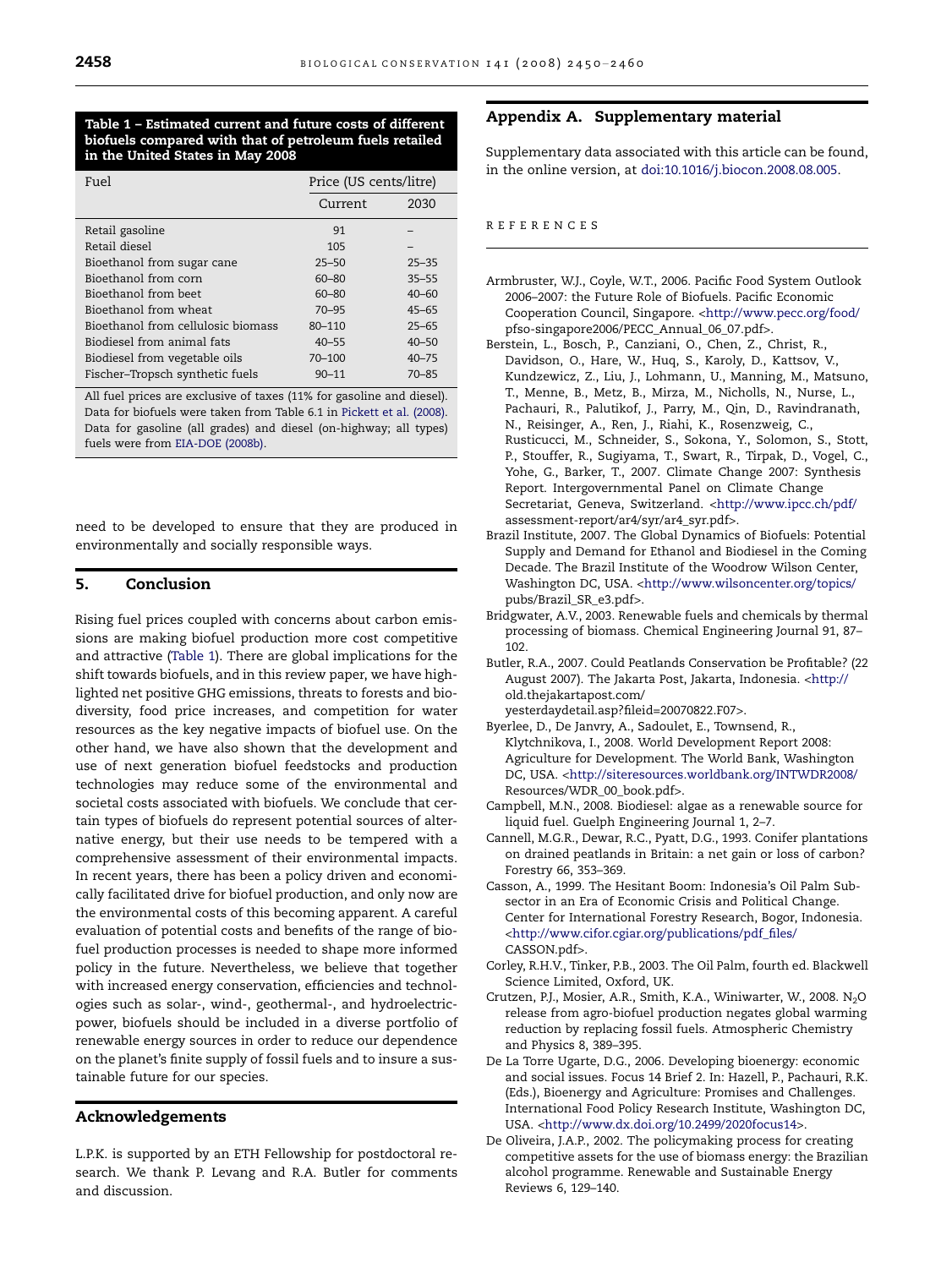- <span id="page-9-0"></span>De Oliveira, M.E.D., Vaughan, B.E., Rykiel, E.J.J., 2005. Ethanol as fuel: energy, carbon dioxide balances, and ecological footprint. BioScience 55, 593–602.
- Dryzek, J.S., 2005. The Politics of the Earth. Oxford University Press, Oxford, UK.
- EIA-DOE, 2007. International Energy Outlook 2007. Energy Information Administration (EIA) – US Department of Energy (DOE), Washington DC, USA. <[http://www.eia.doe.gov/oiaf/ieo/](http://www.eia.doe.gov/oiaf/ieo/index.html) [index.html](http://www.eia.doe.gov/oiaf/ieo/index.html)>.
- EIA-DOE, 2008a. Official Energy Statistics from the US Government: Petroleum International Data. Energy Information Administration (EIA) – US Department of Energy (DOE), Washington DC, USA. <[http://www.eia.doe.gov/emeu/](http://www.eia.doe.gov/emeu/international/contents.html) [international/contents.html](http://www.eia.doe.gov/emeu/international/contents.html)>.
- EIA-DOE, 2008b. Official Energy Statistics from the US Government: Petroleum US Data. Energy Information Administration (EIA) – US Department of Energy (DOE), Washington DC, USA. <[http://www.eia.doe.gov/oil\\_gas/](http://www.eia.doe.gov/oil_gas/petroleum/info_glance/petroleum.html) [petroleum/info\\_glance/petroleum.html](http://www.eia.doe.gov/oil_gas/petroleum/info_glance/petroleum.html)>.
- FAO, 2008. FAOSTAT Online Statistical Service. Food and Agriculture Organization of the United Nations (FAO), Rome, Italy. [<http://www.faostat.fao.org/](http://www.faostat.fao.org/)>.
- Fargione, J., Hill, J., Tilman, D., Polasky, S., Hawthorne, P., 2008. Land clearing and the biofuel carbon debt. Science 319, 1235– 1238.
- Farrell, A.E., Plevin, R.J., Turner, B.T., Jones, A.D., O'Hare, M., Kammen, D.M., 2006. Ethanol can contribute to energy and environmental goals. Science 311, 506–508.
- Feng, H., Babcock, B.A., 2008. Impacts of Ethanol on Planted Acreage in Market Equilibrium. Center for Agricultural and Rural Development, Iowa State University, Ames, IA, USA. [<http://www.card.iastate.edu/publications/](http://www.card.iastate.edu/publications/synopsis.aspx?id=1081) [synopsis.aspx?id=1081>](http://www.card.iastate.edu/publications/synopsis.aspx?id=1081).
- Field, C.B., Campbell, J.E., Lobell, D.B., 2008. Biomass energy: the scale of the potential resource. Trends in Ecology and Evolution 23, 65–72.
- FO Licht, 2008. World Ethanol & Biofuels Report. Agra Informa Ltd., Kent, UK. [<http://www.agra-net.com/portal/](http://www.agra-net.com/portal/puboptions.jsp?Option=menu&pubId=ag072) [puboptions.jsp?Option=menu&pubId=ag072>](http://www.agra-net.com/portal/puboptions.jsp?Option=menu&pubId=ag072).
- Fulton, L., Howes, T., Hardy, J., 2004. Biofuels for Transport: an International Perspective. International Energy Agency, Paris, France. [<http://www.iea.org/textbase/nppdf/free/2004/](http://www.iea.org/textbase/nppdf/free/2004/biofuels2004.pdf) [biofuels2004.pdf>](http://www.iea.org/textbase/nppdf/free/2004/biofuels2004.pdf).
- Goldemberg, J., 2007. Ethanol for a sustainable energy future. Science 315, 808–810.
- Goldemberg, J., Johansson, T.B., 2004. World Energy Assessment Overview: 2004 Update. United Nations Development Programme, New York, USA. <[http://www.undp.org/energy/](http://www.undp.org/energy/weaover2004.htm) [weaover2004.htm>](http://www.undp.org/energy/weaover2004.htm).
- Haag, A.L., 2007. Algae bloom again. Nature 447, 520–521.
- Hamelinck, C.N., Van Hooijdonk, G., Faaij, A.P.C., 2005. Ethanol from lignocellulosic biomass: techno-economic performance in short-, middle- and long-term. Biomass and Bioenergy 28, 384–410.
- Hester, A., 2006. A Fresh Approach to US Energy Security and Alternative Fuels: the Western Hemisphere and the Ethanol Option. The Centre for International Governance Innovation, Waterloo, Ontario, Canada. <[http://www.](http://www.cigionline.org/) [cigionline.org/](http://www.cigionline.org/)>.
- James, W.E., Jha, S., Sumulong, L., Son, H.H., Hasan, R., Khan, M.E., Sugiyarto, G., Zhai, F., 2008. Food Prices and Inflation in Developing Asia: Is Poverty Reduction Coming to an End? Asian Development Bank, Manila, Philippines. [<http://](http://www.adb.org/Documents/reports/food-prices-inflation/food-prices-inflation.pdf) [www.adb.org/Documents/reports/food-prices-inflation/food](http://www.adb.org/Documents/reports/food-prices-inflation/food-prices-inflation.pdf)[prices-inflation.pdf](http://www.adb.org/Documents/reports/food-prices-inflation/food-prices-inflation.pdf)>.
- Josserand, H., 2008. Crop Prospects and Food Situation, No. 2, April 2008. Global Information and Early Warning Service – Food and Agriculture Organization of the United Nations,

Rome, Italy. <ftp://ftp.fao.org/docrep/fao/010/ai465e/ ai465e00.pdf>.

- Keeney, R., Hertel, T.W., 2008. The indirect land use impacts of US biofuel policies: the importance of acreage, yield, and bilateral trade responses. Center for Global Trade Analysis, Purdue University, West Lafayette, Indiana, USA. <[http://](http://www.gtap.agecon.purdue.edu/resources/download/3904.pdf)
- [www.gtap.agecon.purdue.edu/resources/download/3904.pdf](http://www.gtap.agecon.purdue.edu/resources/download/3904.pdf)>. Kerr, R.A., 1998. The next oil crisis looms large – and perhaps close. Science 21, 1128–1131.
- Kintisch, E., 2008. Sowing the seeds for high-energy plants. Science 320, 478.
- Koh, L.P., 2007. Potential habitat and biodiversity losses from intensified biodiesel feedstock production. Conservation Biology 21, 1373–1375.
- Koh, L.P., Tan, H.T.W., Sodhi, N.S., 2008. Biofuels: waste not want not. Science 320, 1419.
- Koh, L.P., Wilcove, D.S., 2007. Cashing in palm oil for conservation. Nature 448, 993–994.
- Koh, L.P., Wilcove, D.S., 2008. Is oil palm agriculture really destroying tropical biodiversity? Conservation Letters 1, 60–64.
- Koizumi, T., 2003. The Brazilian Ethanol Programme: Impacts on World Ethanol and Sugar Markets. FAO Commodity and Trade Policy Research Working Paper No. 1. Food and Agriculture Organization of the United Nations, Rome, Italy. [<http://](http://www.fao.org/es/ESC/en/378/444/highlight_468.html) [www.fao.org/es/ESC/en/378/444/highlight\\_468.html>](http://www.fao.org/es/ESC/en/378/444/highlight_468.html).
- Lehmann, J., 2007. Bio-energy in the black. Frontiers in Ecology and the Environment 5, 381–387.
- Lewandowski, I., Scurlock, J.M.O., Lindvall, E., Christou, M., 2003. The development and current status of perennial rhizomatous grasses as energy crops in the US and Europe. Biomass and Bioenergy 25, 335–361.
- Malhi, Y., Baldocchi, D.D., Jarvis, P.G., 1999. The carbon balance of tropical, temperate and boreal forests. Plant, Cell and Environment 22, 715–740.
- Milne, R., Cannell, M.G.R., 2005. Estimating forest and other terrestrial carbon fluxes at a national scale. In: Griffiths, H., Jarvis, P.G. (Eds.), The Carbon Balance of Forest Biomes. Taylor and Francis Group, New York, USA, pp. 57–76.
- Mittermeier, R.A., Gil, P.R., Hoffman, M., Pilgrim, J., Brooks, T., Mittermeier, C.G., Lamoreux, J., Da Fonseca, G.A.B., 2004. Hotspots Revisited: Earth's Biologically Richest and Most Endangered Terrestrial Ecoregions. CEMEX. Conservation International, and Agrupacion Sierra Madre, Monterrey, Mexico.
- Murray, D., 2005. Ethanol's Potential: Looking Beyond Corn. Earth Policy Institute, Washington DC, USA. [<http://www.earth](http://www.earth-policy.org/Updates/2005/Update49.htm)[policy.org/Updates/2005/Update49.htm>](http://www.earth-policy.org/Updates/2005/Update49.htm).
- Pacala, S., Socolow, R., 2004. Stabilization wedges: solving the climate problem for the next 50 years with current technologies. Science 305, 968–972.
- Pahl, G., 2005. Biodiesel: growing a new energy economy. Chelsea Green Publishing, White River Junction, VT, USA.
- Pate, R., Hightower, M., Cameron, C., Einfeld, W., 2007. Overview of Energy-Water Interdependencies and the Emerging Energy Demands on Water Resources. Report SAND 2007-1349C. Sandia National Laboratories, Los Alamos, New Mexico, USA.
- Patzek, T., 2004. Thermodynamics of the corn-ethanol biofuel cycle. Critical Reviews in Plant Sciences 23, 519–567.
- Penner, S.S., 1998. Long term energy supplies for the world. In: Ulgiati, S., Brown, M.T., Giampietro, M., Herendeen, R.A., Mayumi, K. (Eds.), Advances in Energy Studies. Energy Flows in Ecology and Economy. Musis Publisher, Rome, Italy, pp. 191– 194.

Penner, S.S., 2000. Policy issues in providing energy supplies for the 21st century and beyond. In: Ulgiati, S., Brown, M.T., Giampietro, M., Herendeen, R.A., Mayumi, K. (Eds.), Advances in Energy Studies. Exploring Supplies, Constraints, and Strategies. Modesti Publisher, Padova, Italy, pp. 191–194.